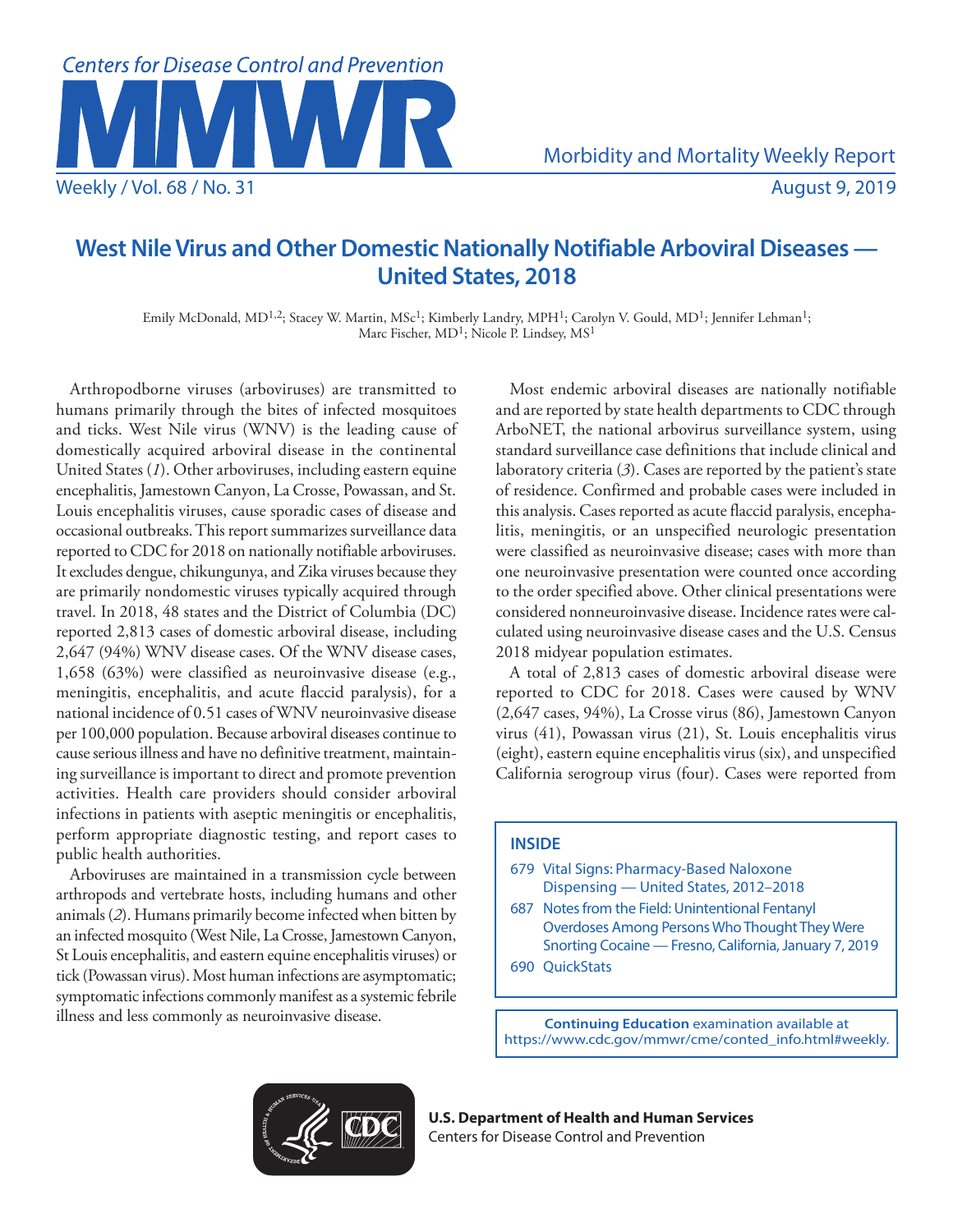all states except Hawaii and New Hampshire. Of the 3,142 U.S. counties, 858 (27%) reported one or more arboviral disease cases.

Overall, 2,647 WNV disease cases were reported from 787 counties in 48 states and DC. Of these, 1,658 (63%) cases were neuroinvasive and 2,435 (92%) patients had illness onset during July–September (Table 1). In 2018, WNV disease was reported for the first time from a resident of Alaska; however, the patient's likely location of infection was reported as a state with previously documented transmission. Two WNV disease cases were reported in solid organ transplant recipients with a common donor, and subsequent investigation demonstrated transmission via organ transplantation. The median age of patients with WNV disease was 59 years (interquartile range  $[IQR] = 44–70$ ; 1,638 (62%) were male. A total of 1,774 (67%) patients were hospitalized, and 167 (6%) died. The median age of patients who died was  $74$  years (IQR = 67–82).

Among the 1,658 WNV neuroinvasive cases, 908 (55%) were reported as encephalitis, 542 (33%) as meningitis, 70 (4%) as acute flaccid paralysis, and 138 (8%) as an unspecified neurologic presentation. Of the 70 patients with acute flaccid paralysis, 25 (36%) also had encephalitis or meningitis. Among patients with neuroinvasive disease, 1,541 (93%) were hospitalized and 165 (10%) died. The incidence of WNV neuroinvasive disease in the United States was 0.51 per 100,000 population (Table 2). The highest incidence rates occurred in North Dakota (7.89 per 100,000), Nebraska (6.43), South Dakota (5.33), Montana (2.35), and Iowa (1.87) (Figure). The largest number of cases were reported from California (154), Illinois (126), Nebraska (124), Texas (108), and Pennsylvania (95), which together accounted for nearly 37% of neuroinvasive disease cases. The incidence of WNV neuroinvasive disease increased with age group, from 0.03 per 100,000 in children aged <10 years to 1.66 in adults aged ≥70 years. Incidence was higher among males (0.65 per 100,000) than among females (0.36 per 100,000).

La Crosse virus disease cases (86) were reported from seven states, primarily in the East North Central and South Atlantic divisions (Table 2). La Crosse virus disease was reported for the first time in a Rhode Island resident; however, the patient's likely location of infection was reported as a state with previously documented transmission. The median age of patients was 8 years (IQR = 5–12), and 81 (94%) were aged <18 years (Table 1). Illness onset dates ranged from May through October, with 61 (71%) reporting onset during July–September. Eighty-three (97%) cases were neuroinvasive, and 82 (95%) patients were hospitalized; no cases were fatal.

Jamestown Canyon virus disease cases (41) were reported from eight states, primarily in the East North Central and West North Central divisions (Table 2). Jamestown Canyon virus disease cases were reported for the first time from Connecticut and Michigan. The median age of patients was 53 years  $(IQR = 40-65)$ , and 35 (85%) were male (Table 1). Illness onset ranged from April through November, with 26 (63%) reporting onset during July–September. Twenty-five (61%) cases were neuroinvasive, 30 (73%) patients were hospitalized,

The *MMWR* series of publications is published by the Center for Surveillance, Epidemiology, and Laboratory Services, Centers for Disease Control and Prevention (CDC), U.S. Department of Health and Human Services, Atlanta, GA 30329-4027.

**Suggested citation:** [Author names; first three, then et al., if more than six.] [Report title]. MMWR Morb Mortal Wkly Rep 2019;68:[inclusive page numbers].

**Centers for Disease Control and Prevention** Robert R. Redfield, MD, *Director* Anne Schuchat, MD, *Principal Deputy Director* Chesley L. Richards, MD, MPH, *Deputy Director for Public Health Science and Surveillance* Rebecca Bunnell, PhD, MEd, *Director, Office of Science* Barbara Ellis, PhD, MS, *Acting Director, Office of Science Quality, Office of Science* Michael F. Iademarco, MD, MPH, *Director, Center for Surveillance, Epidemiology, and Laboratory Services*

#### *MMWR* **Editorial and Production Staff (Weekly)**

Charlotte K. Kent, PhD, MPH, *Editor in Chief* Jacqueline Gindler, MD, *Editor* Mary Dott, MD, MPH, *Online Editor* Terisa F. Rutledge, *Managing Editor* Douglas W. Weatherwax, *Lead Technical Writer-Editor* Glenn Damon, Soumya Dunworth, PhD, Teresa M. Hood, MS, *Technical Writer-Editors*

Matthew L. Boulton, MD, MPH Virginia A. Caine, MD Katherine Lyon Daniel, PhD Jonathan E. Fielding, MD, MPH, MBA David W. Fleming, MD William E. Halperin, MD, DrPH, MPH

*MMWR* **Editorial Board** Timothy F. Jones, MD, *Chairman* Robin Ikeda, MD, MPH Phyllis Meadows, PhD, MSN, RN Jewel Mullen, MD, MPH, MPA Jeff Niederdeppe, PhD Patricia Quinlisk, MD, MPH

Martha F. Boyd, *Lead Visual Information Specialist* Maureen A. Leahy, Julia C. Martinroe, Stephen R. Spriggs, Tong Yang, *Visual Information Specialists* Quang M. Doan, MBA, Phyllis H. King, Terraye M. Starr, Moua Yang, *Information Technology Specialists*

> Stephen C. Redd, MD Patrick L. Remington, MD, MPH Carlos Roig, MS, MA William Schaffner, MD Morgan Bobb Swanson, BS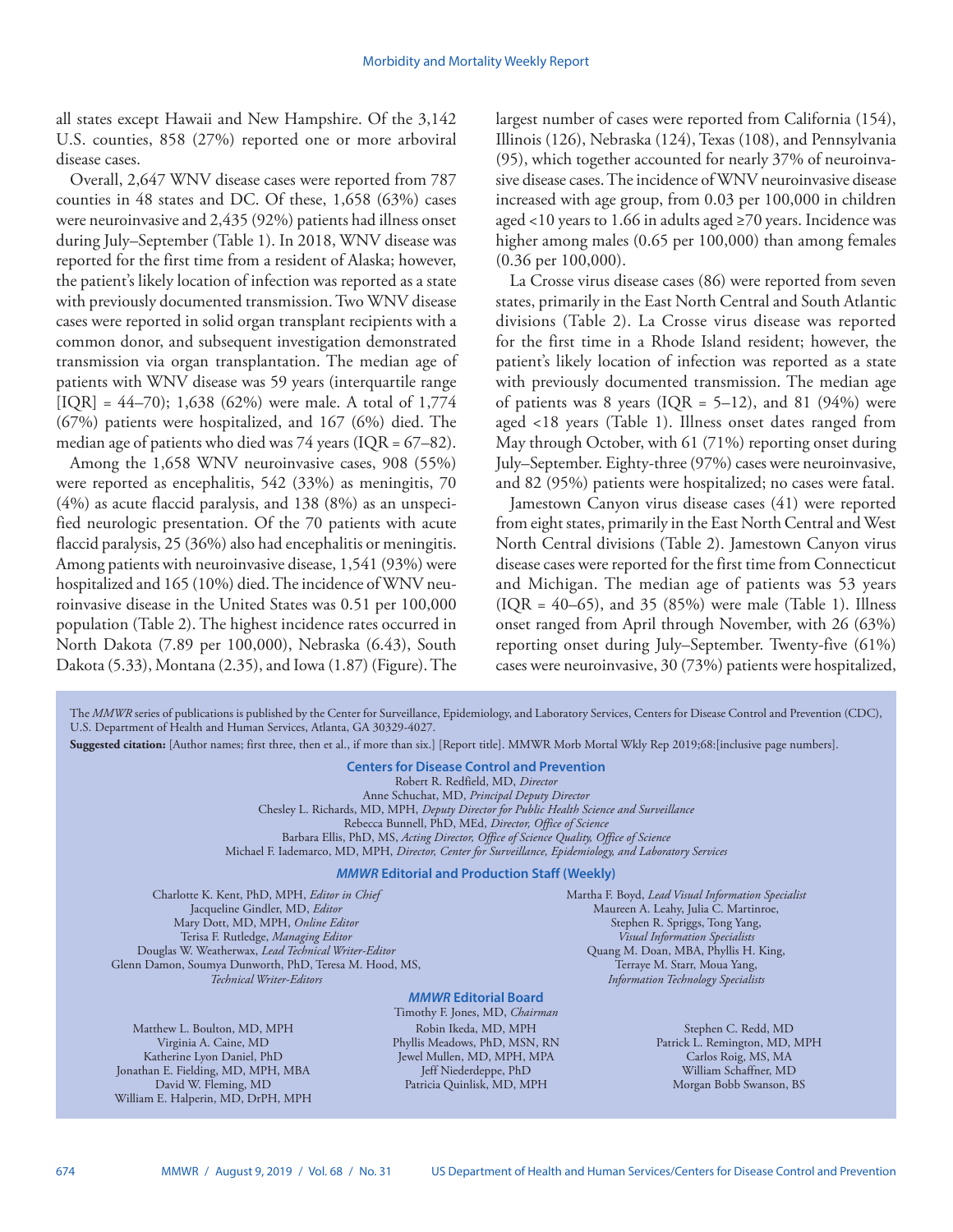|                                | Virus, no. (%)              |                         |                                   |                        |                                               |                                             |  |  |  |
|--------------------------------|-----------------------------|-------------------------|-----------------------------------|------------------------|-----------------------------------------------|---------------------------------------------|--|--|--|
| Characteristic                 | West Nile*<br>$(N = 2,647)$ | La Crosse<br>$(N = 86)$ | Jamestown<br>Canyon<br>$(N = 41)$ | Powassan<br>$(N = 21)$ | <b>St. Louis</b><br>encephalitis<br>$(N = 8)$ | Eastern equine<br>encephalitis<br>$(N = 6)$ |  |  |  |
| Age group (yrs)                |                             |                         |                                   |                        |                                               |                                             |  |  |  |
| < 18                           | 58(2)                       | 81 (94)                 | 1(2)                              | 1(5)                   | 0(0)                                          | 0(0)                                        |  |  |  |
| $18 - 59$                      | 1,281 (48)                  | 4(5)                    | 25(61)                            | 6(29)                  | 3(38)                                         | 2(33)                                       |  |  |  |
| $\geq 60$                      | 1,308 (49)                  | 1(1)                    | 15(37)                            | 14(67)                 | 5(63)                                         | 4(67)                                       |  |  |  |
| Sex                            |                             |                         |                                   |                        |                                               |                                             |  |  |  |
| Male                           | 1,638(62)                   | 43 (50)                 | 35(85)                            | 14(67)                 | 4(50)                                         | 3(50)                                       |  |  |  |
| Female                         | 1,009 (38)                  | 43 (50)                 | 6(15)                             | 7(33)                  | 4(50)                                         | 3(50)                                       |  |  |  |
| <b>Period of illness onset</b> |                             |                         |                                   |                        |                                               |                                             |  |  |  |
| January-March                  | 4(1)                        | 0(0)                    | 0(0)                              | 1(5)                   | 0(0)                                          | 0(0)                                        |  |  |  |
| April-June                     | 37(1)                       | 10(12)                  | 9(22)                             | 11(52)                 | 0(0)                                          | 2(33)                                       |  |  |  |
| July-September                 | 2,435 (92)                  | 61(71)                  | 26(63)                            | 5(24)                  | 4(50)                                         | 4(67)                                       |  |  |  |
| October-December               | 170(6)                      | 15(17)                  | 6(15)                             | 4 (19)                 | 4(50)                                         | 0(0)                                        |  |  |  |
| Clinical syndrome              |                             |                         |                                   |                        |                                               |                                             |  |  |  |
| Nonneuroinvasive               | 989 (37)                    | 3(3)                    | 16 (39)                           | 0(0)                   | 3(38)                                         | 0(0)                                        |  |  |  |
| Neuroinvasive                  | 1,658(63)                   | 83 (97)                 | 25(61)                            | 21 (100)               | 5(62)                                         | 6(100)                                      |  |  |  |
| Encephalitis                   | 908 (34)                    | 70 (81)                 | 11(27)                            | 15(71)                 | 3(38)                                         | 6(100)                                      |  |  |  |
| Meningitis                     | 542 (20)                    | 13(15)                  | 7(17)                             | 5(24)                  | 1(13)                                         | 0(0)                                        |  |  |  |
| Acute flaccid paralysis        | 70(3)                       | 0(0)                    | 4(10)                             | 0(0)                   | 0(0)                                          | 0(0)                                        |  |  |  |
| Unspecified                    | 138(5)                      | 0(0)                    | 3(7)                              | 1(5)                   | 1(13)                                         | 0(0)                                        |  |  |  |
| Outcome                        |                             |                         |                                   |                        |                                               |                                             |  |  |  |
| Hospitalization                | 1,774(67)                   | 82 (95)                 | 30(73)                            | 21 (100)               | 5(63)                                         | 5(83)                                       |  |  |  |
| Death                          | 167(6)                      | 0(0)                    | 1(2)                              | 3(14)                  | 1(13)                                         | 1(17)                                       |  |  |  |

| TABLE 1. Selected characteristics of reported cases of West Nile virus and other arboviral diseases, by virus type — United States, 2018 |  |  |  |
|------------------------------------------------------------------------------------------------------------------------------------------|--|--|--|
|                                                                                                                                          |  |  |  |

\* Date of illness onset missing for one case of West Nile virus.

and one (2%) patient with neuroinvasive disease died. The incidence of Jamestown Canyon virus neuroinvasive disease was highest in Wisconsin (0.22 per 100,000).

Powassan virus disease cases (21) were reported from eight states, primarily in the New England and Middle Atlantic divisions (Table 2). Powassan virus disease was reported for the first time from Indiana; however, transfusion of a blood product originating from a viremic donor in Wisconsin was the likely source of infection. The median age of patients was 67 years (IQR = 53–74), and 14 (67%) were male (Table 1). Illness onset dates ranged from March through December, with 11 (52%) reporting onset during April–June. All 21 cases were neuroinvasive and resulted in hospitalization, including one (5%) pediatric case. Three (14%) patients died; all were aged >60 years.

Eight cases of St. Louis encephalitis virus disease were reported from four states (California, Georgia, Pennsylvania, and Wisconsin) (Table 2). The median age of patients was 68 years ( $IQR = 50-76$ ), and four were male (Table 1). Illness onset dates ranged from July through October, with four patients reporting onset in October. Five cases were neuroinvasive, and all five patients were hospitalized; one patient died.

Six cases of eastern equine encephalitis virus disease were reported from four states (Florida, Georgia, Michigan, and Pennsylvania) (Table 2). The median age of patients was **FIGURE. Incidence\* of reported cases of West Nile virus neuroinvasive disease — United States, 2018**



**Abbreviation:** DC = District of Columbia.

\* Cases per 100,000 population.

64 years (IQR =  $58-71$ ), and three were male. Illness onset dates ranged from May through September, with four patients reporting onset during July–September. All cases were neuroinvasive, and five patients were hospitalized; one patient died.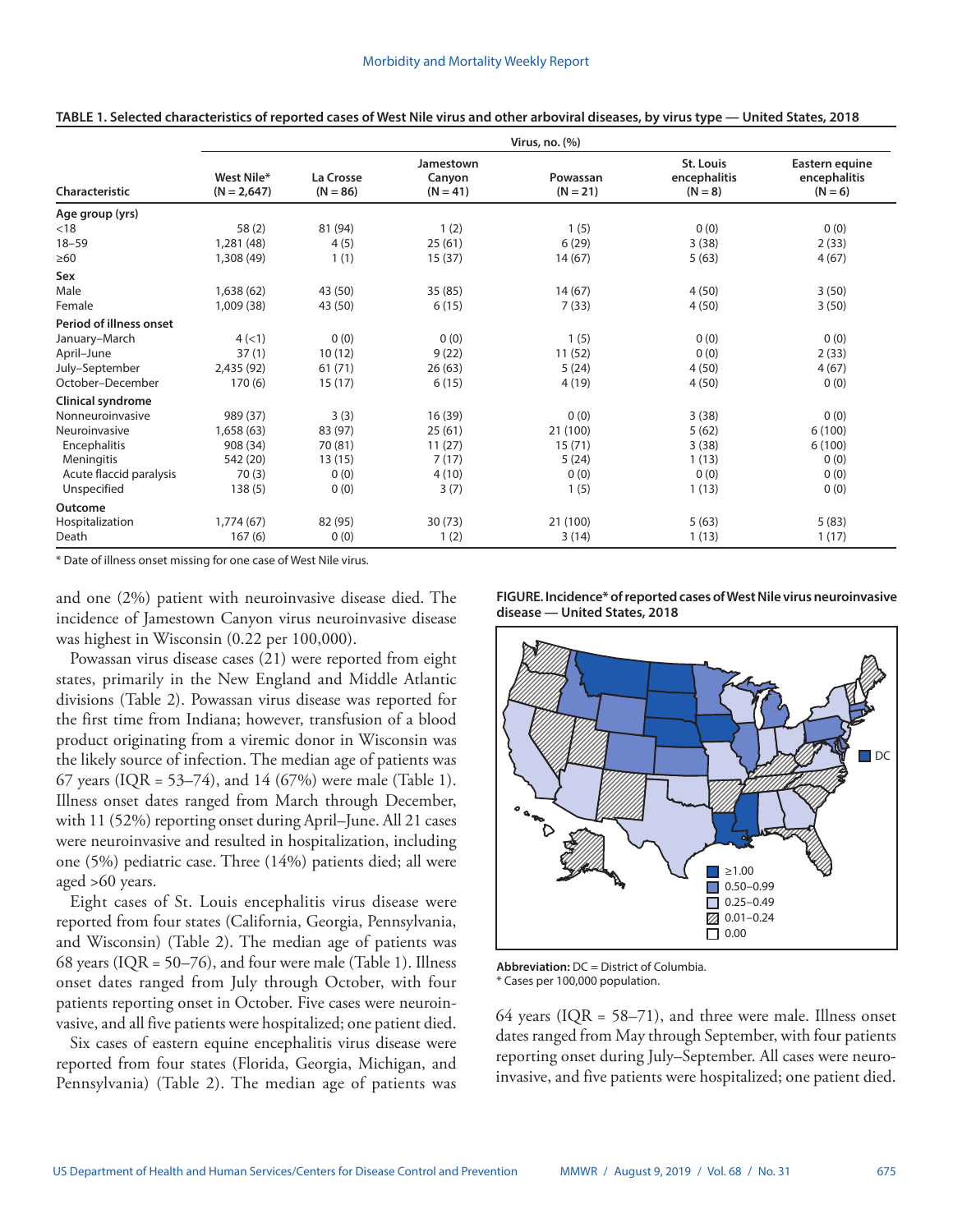| U.S. Census division/     |                         | Virus, no. (rate)        |                                                      |                                                      |                          |                             |  |  |  |
|---------------------------|-------------------------|--------------------------|------------------------------------------------------|------------------------------------------------------|--------------------------|-----------------------------|--|--|--|
| <b>State</b>              | <b>West Nile</b>        | La Crosse                | <b>Jamestown Canyon</b>                              | Powassan                                             | St. Louis encephalitis   | Eastern equine encephalitis |  |  |  |
| <b>United States</b>      | 1,658 (0.51)            | 83 (0.03)                | 25 (0.01)                                            | 21 (0.01)                                            | 5 (< 0.01)               | 6( <sub>0.01</sub> )        |  |  |  |
| <b>New England</b>        | 62 (0.42)               | $1$ (<0.01)              | 3(0.02)                                              | 8(0.05)                                              | $-^{\dagger}$            |                             |  |  |  |
| Connecticut               | 18 (0.50)               | -                        | 1(0.03)                                              | 2(0.06)                                              |                          |                             |  |  |  |
| Maine                     | 1(0.07)                 | $\overline{\phantom{0}}$ | 1(0.07)                                              |                                                      |                          |                             |  |  |  |
| Massachusetts             | 42 (0.61)               |                          | 1(0.01)                                              | 6(0.09)                                              |                          |                             |  |  |  |
| New Hampshire             |                         |                          | $\overline{\phantom{0}}$                             |                                                      |                          |                             |  |  |  |
| Rhode Island              | $\equiv$                | $15$ (0.09)              |                                                      |                                                      |                          |                             |  |  |  |
| Vermont                   | 1(0.16)                 |                          | $\overline{\phantom{0}}$                             |                                                      |                          |                             |  |  |  |
| <b>Middle Atlantic</b>    | 216 (0.52)              |                          | -                                                    | 6(0.01)                                              |                          | 1 (< 0.01)                  |  |  |  |
| New Jersey                | 44 (0.49)               |                          | $\overline{\phantom{0}}$                             | 1(0.01)                                              |                          |                             |  |  |  |
| New York                  | 77 (0.39)               |                          | $\overline{\phantom{0}}$                             | 4(0.02)                                              |                          |                             |  |  |  |
| Pennsylvania              | 95 (0.74)               |                          | $\overline{\phantom{0}}$                             | $1$ (<0.01)                                          |                          | $1$ (<0.01)                 |  |  |  |
| <b>East North Central</b> | 306 (0.65)              | 38 (0.08)                | 14(0.03)                                             | $4$ (<0.01)                                          | 1 (< 0.01)               | 1 (< 0.01)                  |  |  |  |
| Illinois                  | 126 (0.99)              |                          |                                                      |                                                      |                          |                             |  |  |  |
| Indiana                   | 26 (0.39)               | $\overline{\phantom{0}}$ | $\overline{\phantom{0}}$                             | $19$ (0.01)                                          |                          | $\overline{\phantom{0}}$    |  |  |  |
| Michigan                  | 80 (0.80)               | $\overline{\phantom{0}}$ | 1(0.01)                                              |                                                      |                          | 1(0.01)                     |  |  |  |
| Ohio                      | 45 (0.38)               | 38 (0.33)                |                                                      | $\overline{\phantom{0}}$                             | $\overline{\phantom{0}}$ |                             |  |  |  |
| Wisconsin                 | 29 (0.50)               | —                        | 13 (0.22)                                            | 3(0.05)                                              | 1(0.02)                  |                             |  |  |  |
| <b>West North Central</b> | 364 (1.70)              |                          | 7(0.03)                                              | 3(0.01)                                              |                          |                             |  |  |  |
| lowa                      | 59 (1.87)               |                          |                                                      |                                                      |                          |                             |  |  |  |
| Kansas                    | 23 (0.79)               |                          | $\overline{\phantom{0}}$                             |                                                      |                          |                             |  |  |  |
| Minnesota                 | 34 (0.61)               |                          | 7(0.12)                                              | 3(0.05)                                              |                          |                             |  |  |  |
| Missouri<br>Nebraska      | 17 (0.28)               | $\overline{\phantom{0}}$ | $\overline{\phantom{0}}$<br>$\overline{\phantom{0}}$ | $\overline{\phantom{0}}$<br>$\overline{\phantom{0}}$ |                          |                             |  |  |  |
| North Dakota              | 124 (6.43)<br>60 (7.89) | $\overline{\phantom{0}}$ | $\overline{\phantom{0}}$                             |                                                      |                          |                             |  |  |  |
| South Dakota              | 47 (5.33)               |                          | $\overline{\phantom{0}}$                             |                                                      |                          |                             |  |  |  |
| <b>South Atlantic</b>     |                         | 31 (0.05)                |                                                      |                                                      |                          |                             |  |  |  |
| Delaware                  | 172 (0.26)<br>8(0.83)   |                          |                                                      |                                                      |                          | 4 (< 0.01)                  |  |  |  |
| District of Columbia      | 7(1.00)                 |                          |                                                      |                                                      |                          |                             |  |  |  |
| Florida                   | 30 (0.14)               |                          |                                                      |                                                      |                          | 3(0.01)                     |  |  |  |
| Georgia                   | 30 (0.29)               |                          |                                                      |                                                      |                          | 1 (< 0.01)                  |  |  |  |
| Maryland                  | 35 (0.58)               | $\overline{\phantom{0}}$ | -                                                    | $\overline{\phantom{0}}$                             |                          |                             |  |  |  |
| North Carolina            | 10(0.10)                | 24 (0.23)                |                                                      |                                                      |                          |                             |  |  |  |
| South Carolina            | 12 (0.24)               |                          |                                                      |                                                      |                          |                             |  |  |  |
| Virginia                  | 38 (0.45)               | 2(0.02)                  |                                                      |                                                      |                          |                             |  |  |  |
| West Virginia             | 2(0.11)                 | 5(0.28)                  |                                                      |                                                      |                          |                             |  |  |  |
| <b>East South Central</b> | 67 (0.35)               | 12 (0.06)                | $1$ (<0.01)                                          |                                                      |                          |                             |  |  |  |
| Alabama                   | 16 (0.33)               |                          |                                                      |                                                      |                          |                             |  |  |  |
| Kentucky                  | 9(0.20)                 | $\overline{\phantom{0}}$ | $\overline{\phantom{0}}$                             |                                                      |                          |                             |  |  |  |
| Mississippi               | 31 (1.04)               | $\qquad \qquad$          | $\overline{\phantom{0}}$                             |                                                      |                          |                             |  |  |  |
| Tennessee                 | 11(0.16)                | 12 (0.18)                | 1(0.01)                                              |                                                      |                          |                             |  |  |  |
| <b>West South Central</b> | 182 (0.45)              | 1 (< 0.01)               |                                                      |                                                      |                          |                             |  |  |  |
| Arkansas                  | 6(0.20)                 |                          |                                                      |                                                      |                          |                             |  |  |  |
| Louisiana                 | 56 (1.20)               |                          |                                                      |                                                      |                          |                             |  |  |  |
| Oklahoma                  | 12 (0.30)               |                          |                                                      |                                                      |                          |                             |  |  |  |
| Texas                     | 108 (0.38)              | 1 (< 0.01)               |                                                      |                                                      |                          |                             |  |  |  |
| Mountain                  | 130 (0.53)              |                          |                                                      |                                                      |                          |                             |  |  |  |
| Arizona                   | 25 (0.35)               |                          |                                                      |                                                      |                          |                             |  |  |  |
| Colorado                  | 52 (0.91)               |                          |                                                      |                                                      |                          |                             |  |  |  |
| Idaho                     | 10(0.57)                |                          |                                                      |                                                      |                          |                             |  |  |  |
| Montana<br>Nevada         | 25 (2.35)<br>3(0.10)    |                          |                                                      |                                                      |                          |                             |  |  |  |
| New Mexico                | 5(0.24)                 |                          |                                                      |                                                      |                          |                             |  |  |  |
| Utah                      | 7(0.22)                 |                          |                                                      |                                                      |                          |                             |  |  |  |
| Wyoming                   | 3(0.52)                 |                          |                                                      |                                                      |                          |                             |  |  |  |
| Pacific                   | 159 (0.30)              |                          |                                                      |                                                      | $4$ (<0.01)              |                             |  |  |  |
| Alaska                    | 1 <sup>§</sup> (0.14)   |                          |                                                      |                                                      |                          |                             |  |  |  |
| California                | 154 (0.39)              |                          |                                                      |                                                      | 4(0.01)                  |                             |  |  |  |
| Hawaii                    |                         |                          |                                                      |                                                      |                          |                             |  |  |  |
| Oregon                    | 2(0.05)                 |                          |                                                      |                                                      |                          |                             |  |  |  |
| Washington                | 2(0.03)                 |                          |                                                      |                                                      |                          |                             |  |  |  |

\* Per 100,000 population, based on July 1, 2018, U.S. Census population estimates.

† Dashes indicate none reported.

§ Patient reported travel to a state with a history of the virus.

¶ Patient acquired infection through blood transfusion.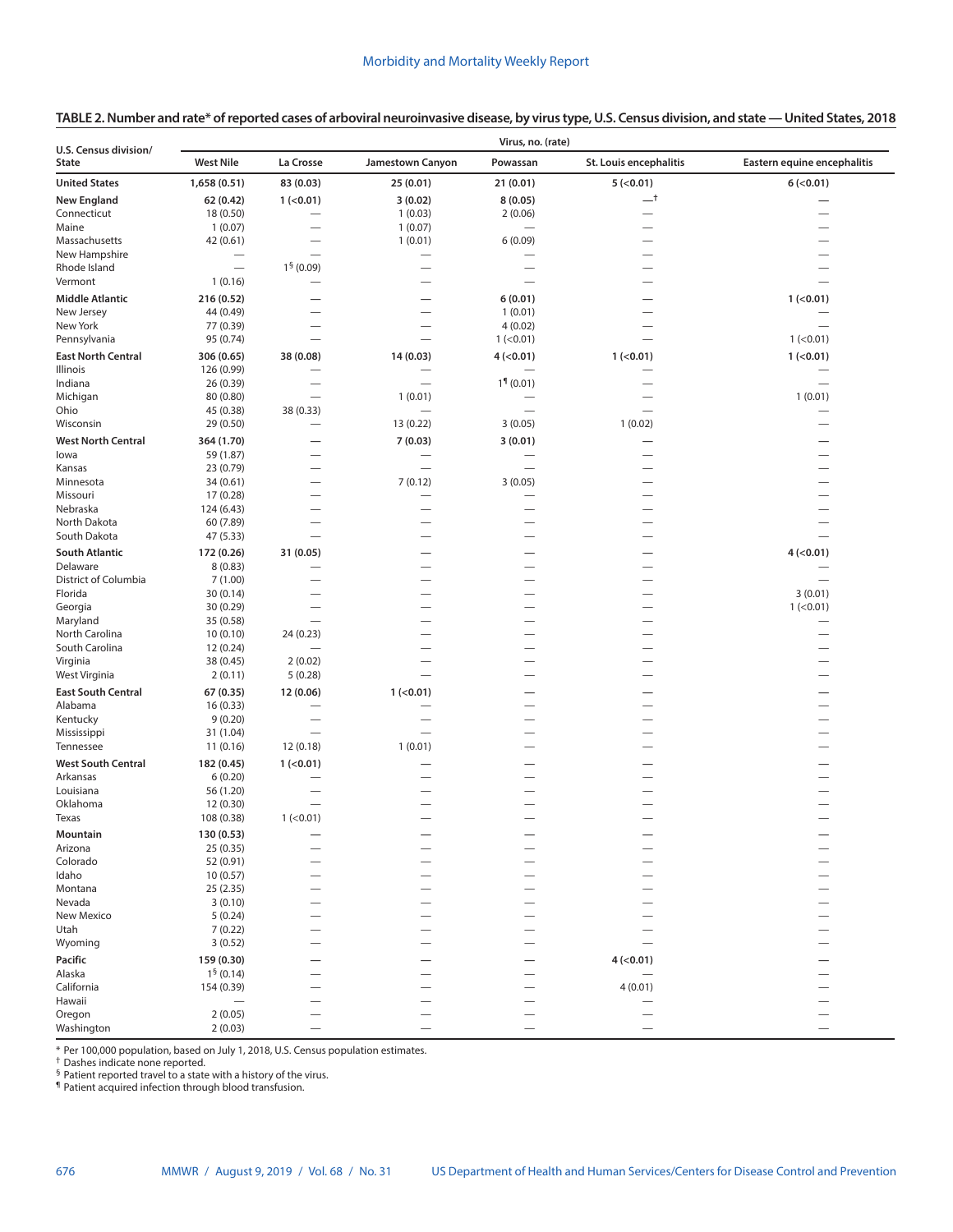# **Discussion**

As in previous years, WNV was the most common cause of neuroinvasive arboviral disease in the United States, accounting for 92% of reported neuroinvasive disease cases. The incidence of WNV neuroinvasive disease in 2018 (0.51 per 100,000) was nearly 25% higher than the median incidence of 0.41 during 2008–2017 (range = 0.13 [2009]–0.92 [2012]) (*4*). Multiple western states with historically large numbers of cases (e.g., Arizona and California) reported below average incidences in 2018, and multiple northeastern states (e.g., New Jersey, New York, and Pennsylvania) experienced higher incidences than usual.

More La Crosse virus disease cases were reported in 2018 than in any year since 2011 (*5*), and La Crosse virus continued to be the most common cause of neuroinvasive arboviral disease in children (*6*). Arboviruses were an ongoing concern for blood and tissue safety, because the first documented case of Powassan virus transmission via blood transfusion was reported (*7*), and two WNV disease cases in solid organ recipients from a single donor were the first transplant-transmitted cases reported since 2013 (*8*). Fewer cases of Jamestown Canyon virus disease were reported in 2018 than in 2017; however, the number of cases reported was still higher than that in other years before 2017 (*9*). Although increased activity of the virus cannot be ruled out, the recent increase in cases might be attributable to a known increase in awareness and testing, particularly in the upper Midwest. The epidemiology of eastern equine encephalitis and St. Louis encephalitis cases was consistent with previous years.

Although the reported number of cases varies annually, arboviruses continue to cause substantial morbidity in the United States. Cases occur sporadically, and the epidemiology varies by virus and geography. Approximately 93% of arboviral disease cases occurred during April–September in 2018, which is consistent with the peak season in past years. Weather, zoonotic host, vector abundance, and human behavior all influence when and where arboviral disease outbreaks occur. These factors make it difficult to predict locations and timing of future cases and highlight the importance of surveillance in identifying outbreaks and informing public health prevention efforts.

The findings in this report are subject to at least two limitations. First, ArboNET is a passive surveillance system that underreports the actual incidence of disease. Detection and reporting of neuroinvasive disease are considered more consistent and complete than that of nonneuroinvasive disease. Previous studies have estimated that between 30 and 70 nonneuroinvasive disease cases occur for every case of WNV

## **Summary**

#### What is already known about this topic?

West Nile virus (WNV) is consistently the leading cause of domestically acquired arboviral disease, but other arboviruses cause sporadic cases and outbreaks of neuroinvasive disease.

## What is added by this report?

WNV neuroinvasive disease incidence was nearly 25% higher in 2018 than the median incidence during 2008–2017. WNV transmission via organ transplantation was reported for the first time since 2013. The first documented case of Powassan virus transmission via blood transfusion was reported.

## What are the implications for public health practice?

Health care providers should consider arboviral infections in patients with aseptic meningitis or encephalitis, perform appropriate diagnostic testing, and report cases to public health authorities. Surveillance helps to identify outbreaks and guide prevention strategies.

neuroinvasive disease reported (*10*). Based on the number of neuroinvasive disease cases reported for 2018, between 49,740 and 116,060 nonneuroinvasive disease cases of WNV would have been expected to occur; however, only 989 (1%–2%) were reported. Second, because ArboNET does not require information about clinical signs and symptoms or laboratory findings, cases might be misclassified.

Health care providers should consider arboviral infections in the differential diagnosis of aseptic meningitis or encephalitis, obtain appropriate specimens for laboratory testing, and promptly report cases to public health authorities (*2*,*3*). Understanding the epidemiology, seasonality, and geographic distribution of these arboviruses is important for clinical recognition and differentiation from other neurologic infections. Because human vaccines against domestic arboviruses are not available, prevention depends on community and household efforts to reduce vector populations, personal protective measures to decrease mosquito and tick exposures, and blood donation screening to minimize alternative routes of transmission.

## **Acknowledgments**

ArboNET surveillance coordinators in state and local health departments.

Corresponding author: Nicole Lindsey, [nplindsey@cdc.gov,](mailto:nplindsey@cdc.gov) 970-221-6400.

<sup>1</sup>Arboviral Diseases Branch, Division of Vector-Borne Diseases, National Center for Emerging and Zoonotic Infectious Diseases, CDC; 2Epidemic Intelligence Service, CDC.

All authors have completed and submitted the ICMJE form for disclosure of potential conflicts of interest. No potential conflicts of interest were disclosed.